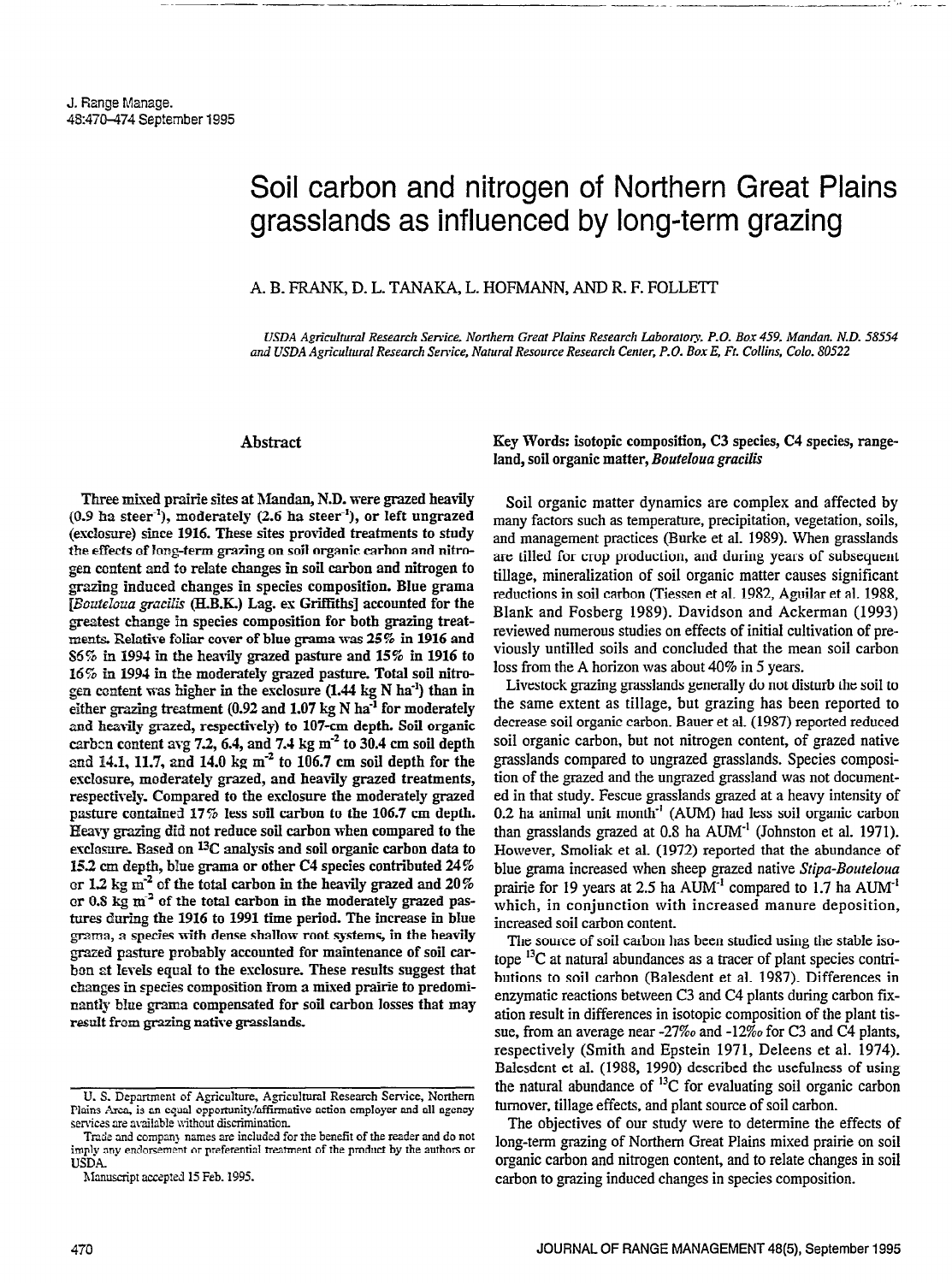# Materials and Methods

The study was conducted on adjacent moderately (46 ha) and heavily (16 ha) grazed mixed prairie pastures near Mandan, N.D.  $(46°46'N,$  and  $100°50'W)$ . The soil was a Temvik Silt Loam (fine-silty, mixed Typic Haplorborolls). The stocking rates were initially established in 1916 at 2.6 ha steer<sup>-1</sup> for the moderately grazed and  $0.9$  ha steer<sup>1</sup> for the heavily grazed pasture. The grazing season extended from about mid-May to October each year-These stocking rates and grazing period have been maintained on the same pastures since 1916. An exclosure (0.02 ha) was also established within the moderately grazed pastures in 1916 and has been maintained ungrazed by livestock since.

The soil sampling procedures followed that of Bauer and Black (19Sl). Soil samples were collected from the 2 pastures and esclosure in the autumn of 1991. Four soil cores were taken near the top of the slope (typically  $3-6\%$ ) at 6 sites having the same soil, slope, and exposure (southeast) in each pasture and the esclosure. Each site was designated as a replicate for statistical analysis. The 4 cores were 15 cm apart and the sites 7 m apart. The undecomposed plant residue and residue in advanced stages of decomposition on the soil surface were removed and saved prior to cutting the soil core into depth increments. Soil cores (6.7) cm diam) were taken from 7 soil depth increments: O-7.6, 7.6-15.2. 15.2-22-S, 22-S-30.4, 30.4-45.6, 45.6-76.2, and 76.2-106.7 cm. The soil from the 4 cores was composited for each depth increment and placed in plastic bags in the field. Samples were immediately processed after collection by removing all visible root segments. A subsample was taken from the composited cores to determine total soil water content by weight and to calculate bulk density. Soil bulk density was calculated from oven dry (105°C for 72 hour) soil mass and cylinder volume for each depth increment. The remainder of the sample was weighed, dried (31°C for 72 hour), crushed to pass through a 2 mm sieve, ground to 200 µm, and stored in glass bottles for total organic carbon and nitrogen analysis.

Total organic carbon and nitrogen contents were determined using a Carlo Erba model NA1500 automatic carbon-nitrogen analyzer (Haake Buckler Instruments, Inc., Saddle Brook, NJ.) as described by Schepers et al. (19S9). The procedure involves me combustion of samples, based on the Dumas principle. The processed soil samples were weighed into tin containers and processed son samples were weighed mid in containers and pleased with 5 hin 01 0.1 M HCl to femove carbonates. The same ples were redried at 60°C before determination of carbon and nitrogen contents. the carbon is on a signature on a signature were determined on a signature on a signature on a signature on a<br>The carbon is determined on a signature of a signature of air dried on a signature of air dried on a signature

substitute of the solution of the soil from all treatments. The call the C4C of the C4C of the C4C of the C4C of the C4C of the C4C of the C4C of the C4C of the C4C of the C4C of the C4C of the C4C of the C4C of the C4C of subsamples of the soil from all treatments. The  $\delta^{13}C$  of the C4 vegetation, which was used in calculating the percent of soil organic carbon derived from C4 vegetation, was determined on oven dried (65 $^{\circ}$ C) finely ground samples of blue grama [Bouteloua gracilis (H.B.K.) Lag. ex Griffiths] vegetation (leaves and stems) clipped from the heavily grazed pasture. Automated combustion isotope ratio mass spectrometer analysis was accomplished using a Tracermass stable isotope analyzer (Europa Scientific Ltd., Crew, England) coupled to a Carlo Erba C/N analyzer (Haake Buckler Instruments, Inc., Saddle Brook, N.J.) (Marshall and Whitehead 1985). Soil samples analyzed for <sup>13</sup>C were from the  $0-7.6$  and  $7.6-15.2$  cm depths. Carbonates were removed from the soil by shaking 5 g soil in 100 ml 0.1 N  $NH_3PO_4$ . The <sup>12</sup>C composition is expressed relative to the PDB

standard as a  $\delta^{13}C$  value in units per mil (%o). The proportion of soil organic carbon accumulated in the grazed pastures since 1916 relative to the exclosure that was derived from plants with C4 metabolism, mainly blue grama in our study, was calculated from the equation:

-- -.:...- \_-

| Percent C4 origin carbon $=$ | $\delta^{0}$ C Soil grazed pasture - $\delta^{0}$ C Soil exclosure                     | X100 |
|------------------------------|----------------------------------------------------------------------------------------|------|
|                              | $\delta$ <sup>o</sup> C Vegetation blue grama - $\delta$ <sup>o</sup> C Soil exclosure |      |

The  $\delta^{13}$ C of blue grama vegetation (leaves and stems) from the heavily grazed pasture was -13.28‰, which was assumed to be representative of C4 vegetation in this study. We assume for these calculations that since species changes in the exclosure were small, the  $\delta^{13}$ C of soil organic carbon in 1991 would be similar to that at the beginning of the grazing trials. The percent of total soil organic carbon originating from C4 species prior to starting grazing in 1916 was calculated using  $-27\%$  as the  $\delta^{13}C$ of the exclosure soil.

Vegetative composition of each pasture and exclosure was taken from annual reports of research conducted on the pastures since 1916. Vegetative composition data were not available for all years of the study. Measurements for 1916, 1947, and 1949 were made from about late-June to mid-July from 10 quadrants (m') per pasture. In 1994 measurements were made in October. Percent live relative foliar cover, or the proportion of foliar cover attributed to a single species, was recorded for both pastures in 1916 and 1947, and the exclosure in 1949 by making visual estimates. Vegetative composition data for 1964, 1984, and 1994 were obtained by the point frame technique and used to calculate relative foliar cover.

The soil carbon and nitrogen concentrations were statistically analyzed using SAS repeated measures analysis by depth. Error variances for depths were heterogeneous, so only univariate analysis are repotted for depth. Carbon and nitrogen accumulation to depths of 30.4 cm, which coincides with the depth increment of greatest root density in blue grama, and 106.7 cm, the greatest depth sampled, were analyzed using SAS GLM procedures (SAS 1990). Mean separation for all analysis was conducted using the Waller-Duncan test ( $P < 0.05$ , unless otherwise stated). These long-term grazed pastures were not replicated. For statistical purposes each of the 6 sites per treatment was designated as replicates, as also reported by Bauer and Black (1981) and Bauer et al. (1987). The absence of pasture replication is of con- $\mu$  and  $\mu$  and  $\mu$  and  $\mu$  and  $\mu$  and  $\mu$  and  $\mu$  and  $\mu$  and  $\mu$  and  $\mu$  and  $\mu$  and  $\mu$  and  $\mu$  and  $\mu$  and  $\mu$  and  $\mu$  and  $\mu$  and  $\mu$  and  $\mu$  and  $\mu$  and  $\mu$  and  $\mu$  and  $\mu$  and  $\mu$  and  $\mu$  term, but the transformation is written in  $\mathcal{L}_{\text{tot}}$ 

## Results and Discussion

Changes in vegetation composition were greater in the heavily Changes in vegetation composition were greater in the neavily grazed pasture compared to the moderately grazed pasture and the long-term exclosure (Table 1). The moderately grazed pasture retained a mix of species similar to the exclosure, but the heavily grazed pasture became dominated by blue grama, a C4 metabolism species. Blue grama composition was 15% for the moderately grazed and 20% for the heavily grazed pastures prior to starting grazing in 1916 (exclosure data not available for 1916), and the exclosure composition was  $12\%$  in 1949 and 0% in 1994. In 1994, Kentucky bluegrass (Poa pratensis L.) made up a significant proportion of the foliar cover for the exclosure and moderately grazed treatments. Blue grama changed more than any other species in both pastures during the period from 1916 to 1994. In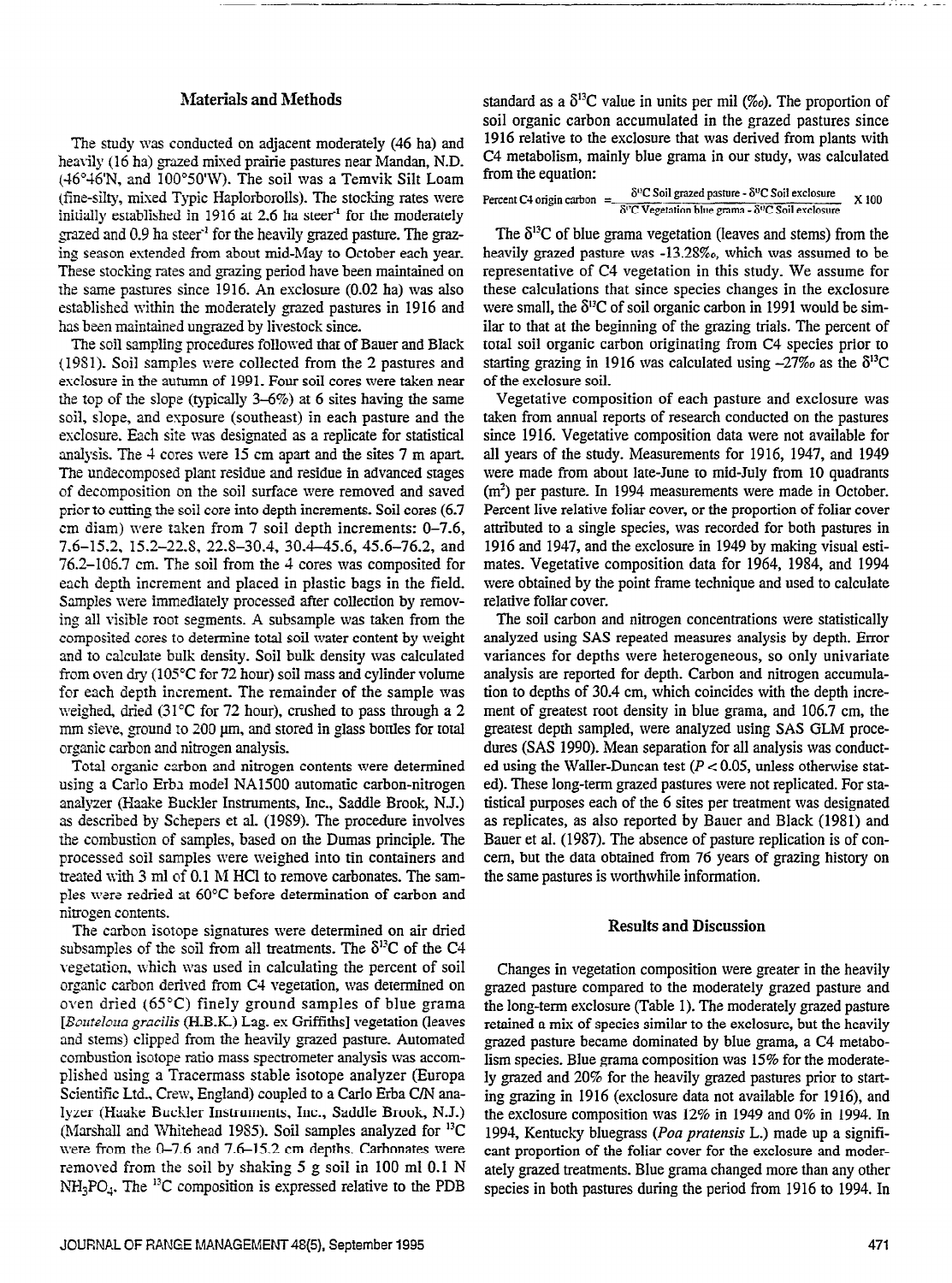Table 1. Relative fofizr cover of species in the esclosure and the moderately and heavily grazed mixed prairie pastures.

|                          |                      | $1916^2$          |                        | $1947^2$             |                   | 1964                 |                   | $1984^3$             |                   |                        | $1994^3$             |                   |
|--------------------------|----------------------|-------------------|------------------------|----------------------|-------------------|----------------------|-------------------|----------------------|-------------------|------------------------|----------------------|-------------------|
| Species <sup>1</sup>     | Moderately<br>grazed | Heavily<br>grazed | Exclosure <sup>4</sup> | Moderately<br>grazed | Heavily<br>grazed | Moderately<br>grazed | Heavily<br>grazed | Moderately<br>grazed | Heavily<br>grazed | Exclosure <sup>4</sup> | Moderately<br>grazed | Heavily<br>grazed |
| Blue grama               | 15                   | 25                | 12                     | 55                   | 85                | 64                   | 100               | 23                   | 79                | 0                      | 16                   | 86                |
| Carex                    | $\Omega$             | 0                 | 22                     | 20                   | 10                | 9                    | 0                 | 18                   | 0                 | 21                     | 23                   | 5                 |
| Needle-and-<br>thread    | 7                    | 6                 | 8                      | $\bf{0}$             | $\overline{2}$    | 5                    | 0                 | 9                    | 0                 | 6                      | 4                    | 0                 |
| Green needle-<br>grass   | 0                    | 0                 | 0                      | 0                    | 0                 | 0                    | 0                 | 0                    | 0                 | 4                      | 6                    | $\bf{0}$          |
| Western<br>wheatgrass    | 4                    | 15                |                        | 8                    | 0                 | 0                    | $\bf{0}$          |                      | 0                 | 0                      | $\bf{0}$             |                   |
| Prairie june-<br>grass   | 6                    |                   |                        | 2                    | $\bf{0}$          | 0                    | 0                 | 7                    | 0                 | 0                      | 3                    | $\bf{0}$          |
| Kentucky<br>bluegrass    | $\theta$             | $\bf{0}$          | 0                      | 0                    | 0                 | 0                    | $\Omega$          | 0                    | 0                 | 56                     | 29                   | 0                 |
| Other species            | 63                   | 56                | 57                     | 17                   | 3                 | 22                   | 0                 | 36                   | 21                | 13                     | 19                   | 8                 |
| Total live<br>vegetation | 64                   | 56                | 31                     | 65                   | 65                | 71                   | 78                | 56                   | 65                | 28                     | 35                   | 65                |

<sup>1</sup>Species scientific names are blue grama [Boutcloua gracilis (H.B.K.) Lag. ex Griffiths], carex (Carex filifolia Nutt. and Carex heliophila mack.), green needlegrass (Stipa viridula Trin.), needle-and-thread (Stipa comata Trin. and Rupr.), western wheatgrass [Pascopyrum smithii (Rybd) Löve], prairie junegrass [Koeleria pyramidata (Lam) Beauv.], and Kentucky bluegrass (Poa pratensis L.).

Relative foliar cover from visual estimates.

Relative foliar cover from point frame measurements.

<sup>4</sup>Relative foliar cover for 1949.

the moderately &aed pasture blue ,-a varied from a low of  $15\%$  in 1916 to a high of 64% in 1964 and in the heavily ,  $\cos A$ 15% in 1916 to a high of 64% in 1964 and in the heavily grazed pasture from  $25\%$  in 1916 to 100% in 1964. These data show that plus the composition varied with time and that a major change. piae graina composition vancu which and did that a major change in species composition did occur among the treatments which resulted in a higher proportion of blue grama vegetation in the heavily grazed pastures.  $\sum_{i=1}^{\infty}$  or  $\sum_{i=1}^{\infty}$  or  $\sum_{i=1}^{\infty}$  or statistically grazed passing  $\sum_{i=1}^{\infty}$  or  $\sum_{i=1}^{\infty}$  or  $\sum_{i=1}^{\infty}$  or  $\sum_{i=1}^{\infty}$  or  $\sum_{i=1}^{\infty}$  or  $\sum_{i=1}^{\infty}$  or  $\sum_{i=1}^{\infty}$  or  $\sum_{i=1}^{\infty$ 

Son organic carbon concentration by depth was not statistically different between the exclosure and the heavily grazed pasture, but the exclosure had significantly higher soil carbon concentration than the moderately grazed pasture at the  $0-7.6$ ,  $7.6-15.2$ , 15.2–22.8, and  $45.6$ –76.2 cm depths (Table 2). Soil carbon concentration was different between the heavily and moderately grazed pastures only at the  $7.6-15.2$  and  $45.6-76.2$  cm depth. Soil organic carbon decreased at each successive depth increment. The trend for differences between treatments for soil organic carbon content on an area basis (data not shown) was similar to the concentration data.

Soil organic carbon content from 0-30.4 and 0-106.7 cm soil depths were the same in the exclosure and the heavily grazed pasture, and both were greater than in the moderately grazed pasture (Table 3). The heavily grazed pasture contained about 16% more

Table 2. Soil organic carbon concentration at 7 depths in the exclosure, heavily grazed, and moderately grazed treatments.

| Depth          | Exclosure          | Moderately grazed | Heavily grazed |
|----------------|--------------------|-------------------|----------------|
| cm             |                    | $g C kg^{-1}$     |                |
| 7.6<br>$0 -$   | 36.1a <sup>1</sup> | 32.6 <sub>b</sub> | 34.6ab         |
| $7.6 - 15.2$   | 23.7a              | 21.2 <sub>b</sub> | 25.5а          |
| $15.2 - 22.8$  | 19.Sa              | 15.4b             | 16.7ab         |
| $22.8 - 30.4$  | 14.1               | 11.4              | 12.8           |
| $30 + 45.6$    | 11.6               | 10.2              | 10.4           |
| $-15.6 - 76.2$ | 7.Sa               | 5.6b              | 7.0a           |
| 76.2-106.7     | 3.9                | 3.2               | 3.8            |

Within rows means followed by same letter are not different at  $P \le 0.05$  by Waller-Duncan test.

carbon than the moderately grazed to the 30.4 cm depth. Carbon carbon man inc moderately grazed to the 50.4 cm depth. Carbon in the surface 30.4 cm of soil accounted for slightly over half or 51, 53, and 55% of total carbon to 106.7 cm, for the exclosure, heavily grazed, and moderately grazed, respectively. To the 107.6  $\mu$  depth, and moderately grazed, respectively. To the  $107.6$ cm depth, the exclosure and the heavily grazed pastures contained 17% more soil organic carbon than the moderately grazed pasture. These results suggest that moderate grazing slightly reduced soil organic carbon content. Reductions were similar to that reported by Bauer et al. (1987) who found that ungrazed grassland contained consistently greater soil organic carbon than grazed grasslands. These differences may be attributable, in part, to carbon removal by grazing animals. Johnston et al. (1971) suggested that the reduction in soil organic matter in pastures heavily grazed by cattle was due to increased soil erosion. However, in the heavily grazed pastures in this study there has been no visual indication of any soil erosion.

Nitrogen concentration among treatments was significantly different only at the  $45.6$ -76.2 and 76.2-106.7 cm depth (Table 4), although N concentration trended higher at all depths in the exclosure compared to the grazed pastures. The higher N content of the surface 0-30.4 and 0-106.7 cm of soil in the exclosure suggests that grazing reduced soil N (Table 3).

Lorenz and Rogler (1967) studied rooting depth in these same

Table 3. Soil organic carbon and nitrogen content for the 0-30.4 and 0-106.7 depth increments in the exclosure, heavily grazed, and moderately grazed treatments.

| Depth       | Exclosure         | Moderately grazed        | Heavily grazed    |
|-------------|-------------------|--------------------------|-------------------|
| cm          |                   | $-$ kg C m <sup>-2</sup> |                   |
| $0 - 30.4$  | 7.2a <sup>1</sup> | 6.4 <sub>b</sub>         | 7.4a              |
| $0 - 106.7$ | 14.1a             | 11.7 <sub>b</sub>        | 14.0a             |
| cm          |                   | $-$ kg N m <sup>-2</sup> |                   |
| $0 - 30.4$  | 0.76a             | 0.57 <sub>b</sub>        | 0.58b             |
| $0 - 106.7$ | 1.44a             | 0.92 <sub>b</sub>        | 1.07 <sub>b</sub> |

<sup>1</sup>Within row means followed by the same letter are not different at  $P \le 0.05$  by Waller-Duncan test.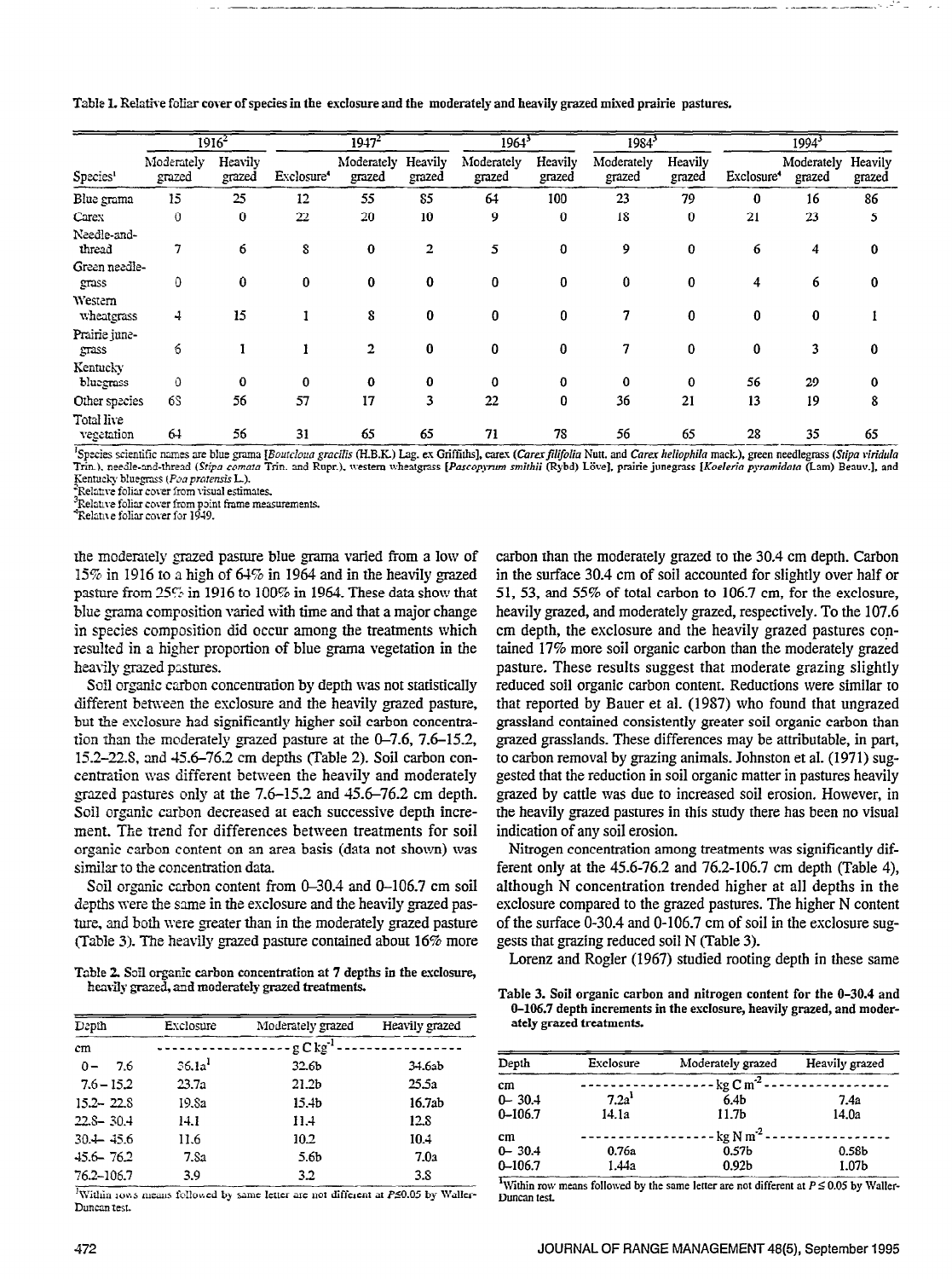Table 4. Sail nitrogen concentration at 7 depths in the exclosure, heavily grazed, and moderately grazed treatments.

| Depth         | Exclosure | Moderately grazed      | Heavily grazed    |
|---------------|-----------|------------------------|-------------------|
| cm            |           | - g N kg <sup>-1</sup> |                   |
| $0 -$<br>7.6  | 3.25      | 2.68                   | 2.67              |
| $7.6 - 15.2$  | 3.13      | 1.86                   | 1.95              |
| $15.2 - 22.8$ | 2.08      | 1.67                   | 1.35              |
| $22.8 - 30.4$ | 1.39      | 0.97                   | 1.04              |
| $30 + 45.6$   | 0.93      | 0.66                   | 0.84              |
| $45.6 - 76.2$ | 0.67a     | 0.38c                  | 0.53b             |
| 76.2-106.7    | 0.57a     | 0.22 <sub>b</sub>      | 0.24 <sub>b</sub> |

<sup>h</sup>Within rows means followed by same letter are not different at  $P \le 0.05$  by Waller-Duncan test.

heavily and moderately grazed pastures in 1961 and found that root weight was similar to 122 cm depth. There was, however, a larger percent of root weight present in the surface 30 cm of the heavily grazed compared to the moderately grazed pastures, which they attributed to the greater composition of blue grama. Coupland and Johnson (1965) reported that blue grama rooting depth was 19 cm less than needle-and-thread (Stipa comata Trin. and Rupr.) and 29 cm less than western wheatgrass [*Pascopyrum* smithii (Rybd.) Lôve]. Both needle-and-thread and western wheatgrass are common cool-season species in the Agropyron-Stipa dominated Northern Great Plains mixed prairie. These results suggest that the increase in blue grama may have been the reason soil organic carbon content in the heavily grazed pasture was maintained near levels present in the ungrazed exclosure. Some reduction in soil organic carbon can be caused by grazing alone, since grazing reduces root biomass (Johnston et al. 1971). In our study the differences between the exclosure and the moderately grazed pasture may reflect grazing effects, whereas differences between the exclosure and the heavily grazed pasture may reflect species effects on soil organic carbon content.

The amount of partially decomposed plant residue present on the soil surface suggests that large amounts of carbon are stored at this level in these systems. The amount of decomposed plant residue present on the soil surface when soil samples were collected was  $4.1$ , 2.9, and 2.9 kg m<sup>-2</sup> for the exclosure, moderately, and heavily grazed treatments (exclosure is significantly greater, end neavily graced treatments (exclosure is significantly greater,  $1 \times 0.07$ , respectively. The calcon concentration of an iestate was 10.0, 8.5, and 7.4%, (exclosure is significantly greater than the heavy) which equates to 0.44, 0.25, and 0.21 kg carbon  $m<sup>2</sup>$  in the decomposed residue on the soil surface in the exclosure, moderate, and heavy treatments, respectively. The C/N ratio of the partially decomposed residue was significantly greater for the heavily grazed pasture  $(17.3)$  compared to the exclosure  $(14.2)$ . and the moderately grazed pasture  $(14.8)$ . The higher C/N ratio for the heavily grazed compared to the moderately grazed and exclosure treatments suggests either a slower rate of decomposition or a greater portion of recent plant material in the residue.

Differences in soil N content between the grazing treatments were small, but coincided well with soil organic carbon content, which should be the case in a relatively stable grassland system. The C/N ratio was not different among treatments and averaged 11.3, 13.3, and 13.8 for the exclosure, heavily grazed, and moderately grazed treatment, respectively. Our results are similar to those of Smoliak et al. (1972) who reported that heavy grazing induced species changes resulting in shallower rooting species, which along with increased manure deposition from the grazing animals in their study increased soil organic carbon but not N content. However, our data differ from that of Bauer et al. (1987) who reported that grazed grasslands contained less carbon and more N than adjacent ungrazed grasslands. They suggested that N loss from the system by soil denitrification, and ammonia volatilization from plant residues accounted for the lower N content in the ungrazed grasslands.The effect of vegetation changes in the heavily grazed pasture from mainly cool-season grasses to blue grama, a warm-season grass, on the source of the soil oganic carbon was determined from the  $\delta^{13}C$ . The average  $\delta^{13}C$  of tissue of C3 and C4 plants is about  $-27\%$  and  $-12\%$ , respectively (Smith and Epstein 1971, Deleens et al. 1974). The  $\delta^{13}C$  was lower at both the O-7.6 and 7.6-15.2 cm depths for the exclosure than for both grazing treatments (Table 5) confirming the greater

Table 5. Average  $\delta^{\mu}C$  of soil organic matter at 2 depths for the exclosure, heavily grazed, and moderately grazed treatments.

| Depth        | Exclosure  | Moderately grazed | Heavily grazed                                                          |  |
|--------------|------------|-------------------|-------------------------------------------------------------------------|--|
| cm           |            |                   | $-$ - $\delta$ <sup>12</sup> C (%o) - - - - - - - - - - - - - - - - - - |  |
| $0 - 7.6$    | $-23.05c1$ | $-21.43b$         | $-20.74a$                                                               |  |
| $7.6 - 15.2$ | $-21.20b$  | -19.19a           | $-19.24a$                                                               |  |

<sup>1</sup>Within rows means followed by same letter are not different at  $P \le 0.05$  by Waller-Duncan test.

vegetation composition of C3 species in the exclosure. At the O-7.6 cm depth the soil organic carbon of the moderately grazed pasture had a lower  $\delta^{13}$ C than the heavily grazed pasture. At the 7.6–15.2 depth there were no statistical differences in  $\delta^{13}$ C between the moderately and heavily grazed pastures.

The greater  $\delta^{12}$ C in the heavily and moderately grazed pastures than in the exclosure coincides with the grazing-induced increase in blue grama vegetation. The differences in  $\delta^{13}C$  between the exclosure and the heavily grazed pasture were greater at the O-7.6 concrete that the neutrity graded plant of red greater at the  $\sigma$ -7.6-<br>cm  $(2.31\%)$ , than at the 7.6-15.2 cm depth (1.96%), which coincides with the reported greater root density of the shallower rootcides with the reported greater root density of the shallower root-<br>ing blue grama. Based on the avg  $\delta^{13}C$  at both depths and soil organic carbon data, blue grama or other C4 species was the  $\frac{1}{2}$  organic carbon data, blue graina or other  $C_T$  species was the solution formation of the solution formation  $C_T$ source or  $24\%$  or  $1.2$  kg m or the son organic carbon formed in the heavily grazed and 21% or 0.8 kg  $m<sup>2</sup>$  of carbon formed in the moderately grazed pastures to 15.2 cm depth during 76 years of grazing. The percentage of the total soil organic carbon present in these pasture soils that formed from C4 plant species during preand post-1916 grazing was  $49\%$  for the moderately and  $51\%$  for the heavily grazed.  $T_{\text{max}}$  suggest that perhaps below  $\frac{1}{2}$  more efficient  $\frac{1}{2}$  more efficient  $\frac{1}{2}$  more efficient  $\frac{1}{2}$  more efficient  $\frac{1}{2}$  more efficient  $\frac{1}{2}$  more effect of  $\frac{1}{2}$  more effect of  $\frac{1}{2}$ 

produce that suggest that perhaps blue graina is a more efficient producer of soil organic carbon than the other species present in a mixed prairie of the Northern Great Plains as represented by the moderately grazed pasture. The data indicate that heavy grazing did not reduce soil organic carbon compared to the exclosure, but that moderate grazing did slightly reduce soil organic carbon. These results suggest that the higher composition of blue grama vegetation in the heavily grazed pasture probably partitions more carbon to the soil than the typical mixed prairie moderately grazed pasture. The source of the additional soil carbon in the blue grama dominated pastures may be attributable to greater root density and turnover, or possibly to higher rates of root exudate